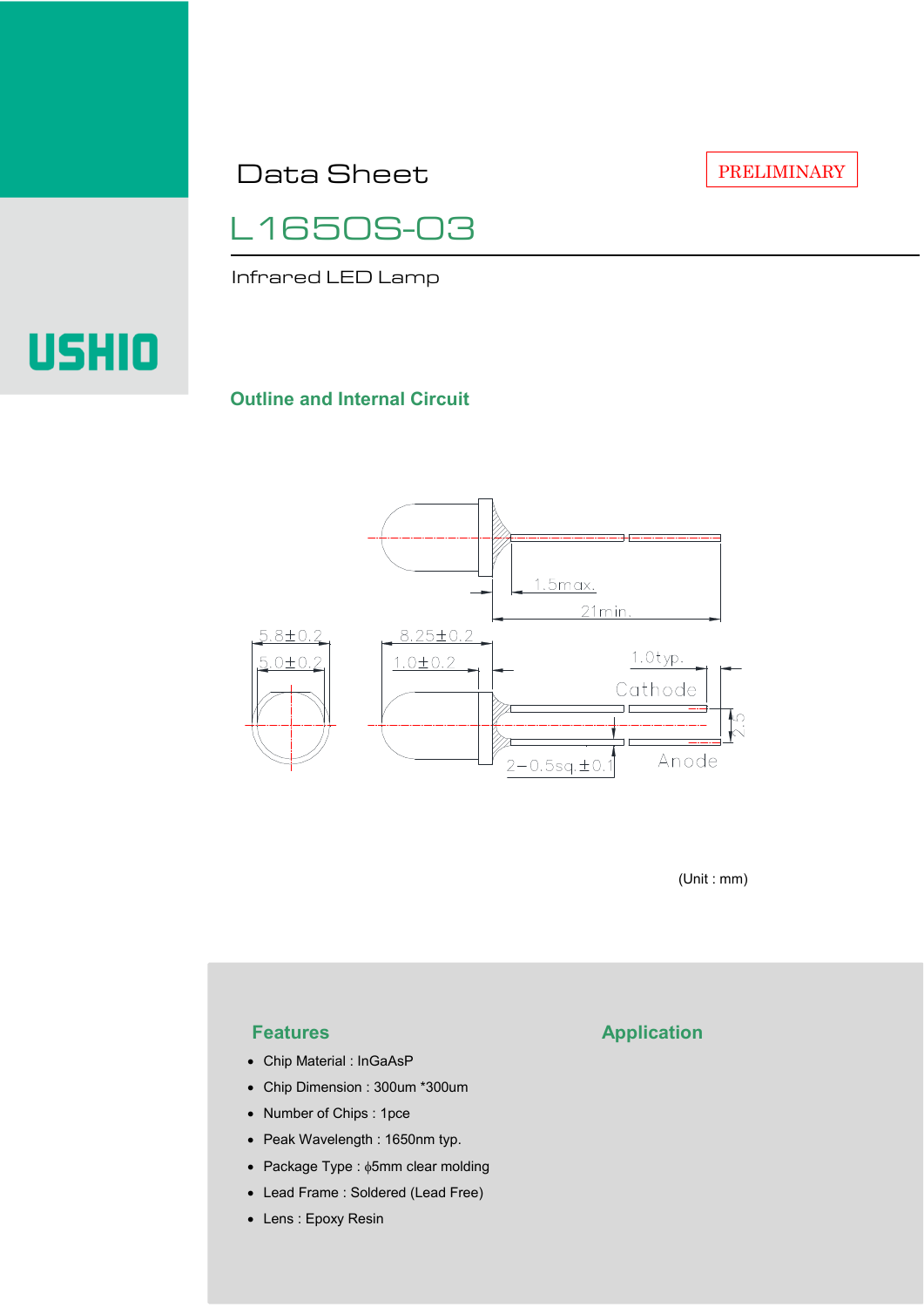

#### **Absolute Maximum Ratings (Tc=25°C)**

| <b>Item</b>                  | <b>Symbol</b> | <b>Ratings</b> | <b>Unit</b> |
|------------------------------|---------------|----------------|-------------|
| Power Dissipation            | <b>PD</b>     | 130            | mW          |
| <b>Forward Current</b>       | IF            | 100            | mA          |
| <b>Pulse Forward Current</b> | <b>IFP</b>    | 1000           | mA          |
| Reverse Voltage              | VR.           | 3              | $\vee$      |
| <b>Thermal Resistance</b>    | Rthja         | 250            | K/W         |
| Junction Temperature         | Tj            | 120            | $^{\circ}C$ |
| <b>Operating Temperature</b> | Topr          | $-40 - +85$    | $^{\circ}C$ |
| Storage Temperature          | Tstg          | $-40 - +100$   | $^{\circ}C$ |
| <b>Soldering Temperature</b> | <b>TSOL</b>   | 265            | $^{\circ}C$ |

‡Pulse Forward Current condition : Duty 1% and Pulse Width=10us.

‡Soldering condition : Soldering condition must be completed with 3 seconds at 265°C.

### **Optical and Electrical Characteristics (Tc=25°C)**

| <b>Parameter</b>            | <b>Symbol</b>    | <b>Min</b> | <b>Typ</b> | <b>Max</b> | <b>Unit</b> | <b>Test Condition</b> |
|-----------------------------|------------------|------------|------------|------------|-------------|-----------------------|
| Forward Voltage             | <b>VF</b>        |            | 0.9        | 1.3        | $\vee$      | IF=50mA               |
|                             | <b>VFP</b>       |            | 1.7        |            |             | $IFP=1A$              |
| <b>Total Radiated Power</b> | P <sub>O</sub>   |            | 2.3        |            | mW          | $IF=50mA$             |
|                             |                  |            | 12         |            |             | $IFP=1A$              |
| Radiant Intensity           | IE               |            | 37         |            | mW/sr       | $IF=50mA$             |
|                             |                  |            | 190        |            |             | $IFP=1A$              |
| Peak Wavelength             | $\lambda p$      | 1600       |            | 1700       | nm          | $IF=50mA$             |
| <b>Half Width</b>           | $\Delta \lambda$ |            | 120        |            | nm          | $IF=50mA$             |
| Viewing Half Angle          | $\theta$ 1/2     |            | ±12        |            | deg.        | $IF=50mA$             |
| Rise Time                   | tr               |            | 30         |            | ns          | $IF=50mA$             |
| Fall Time                   | tf               |            | 70         |            | ns          | $IF=50mA$             |

‡Radiated Power is measured by G8370-85.

‡Radiant Intensity is measured by Ando Optical Multi Meter AQ2140 & AQ2742.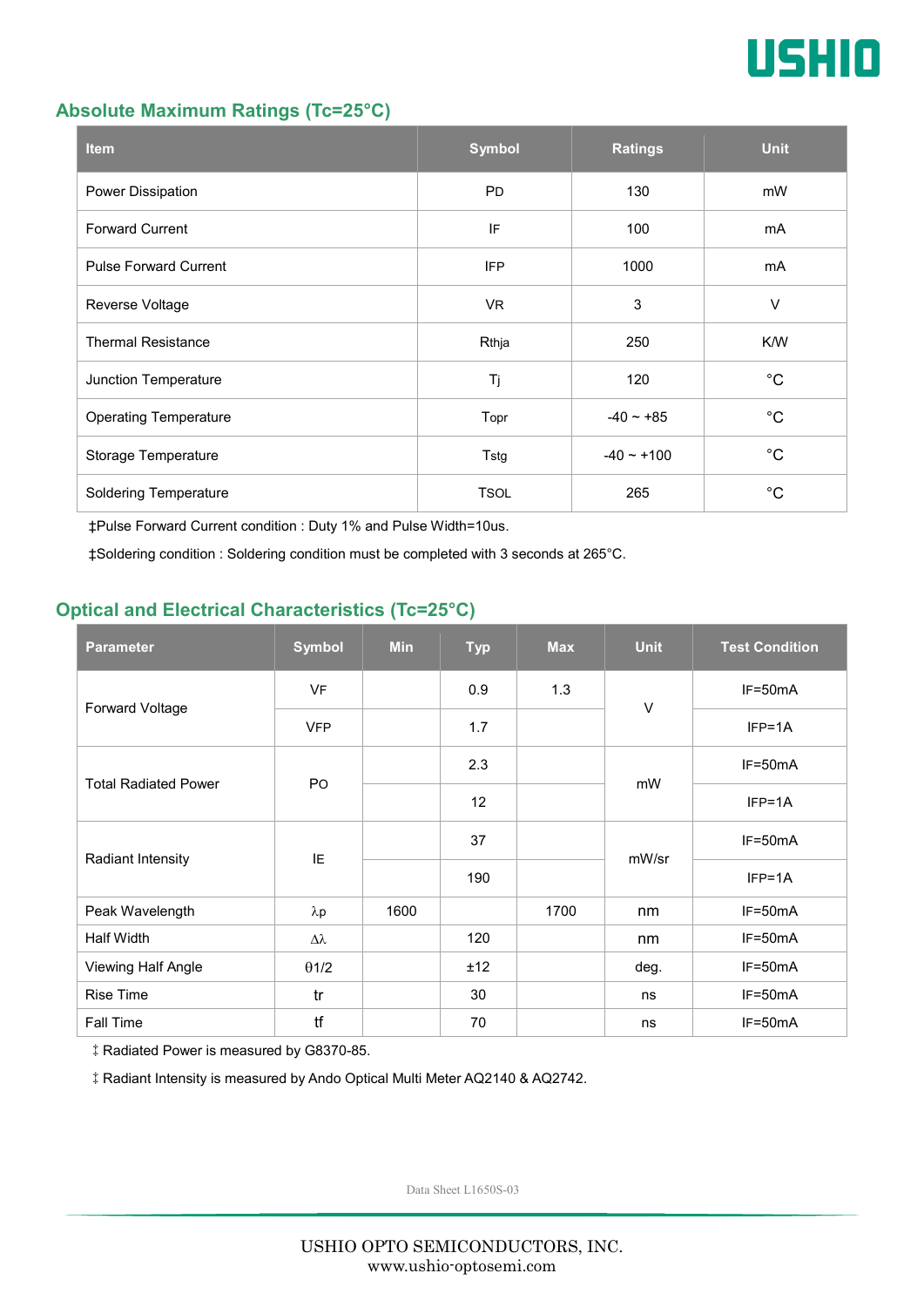

#### **Typical Characteristic Curves**

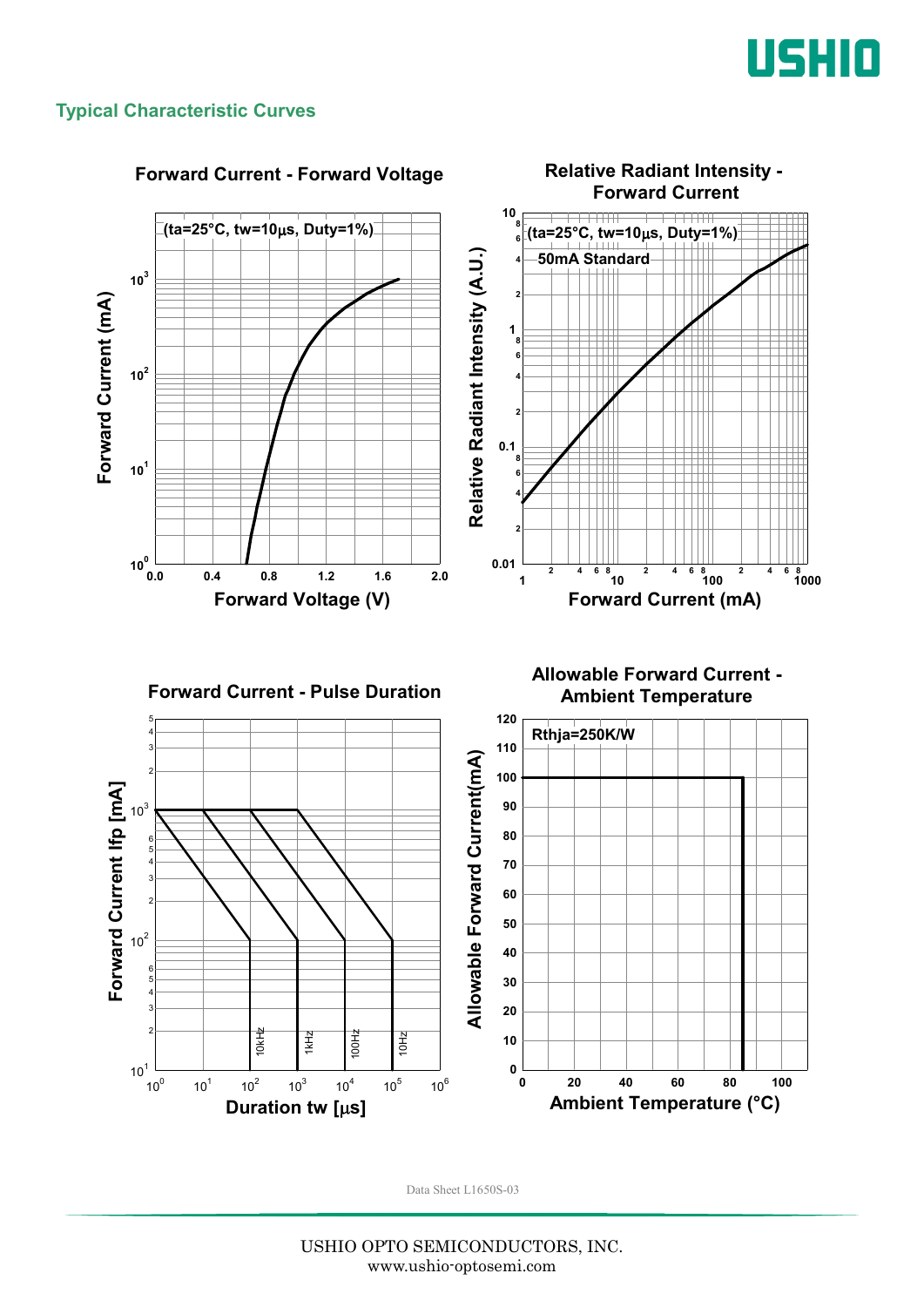



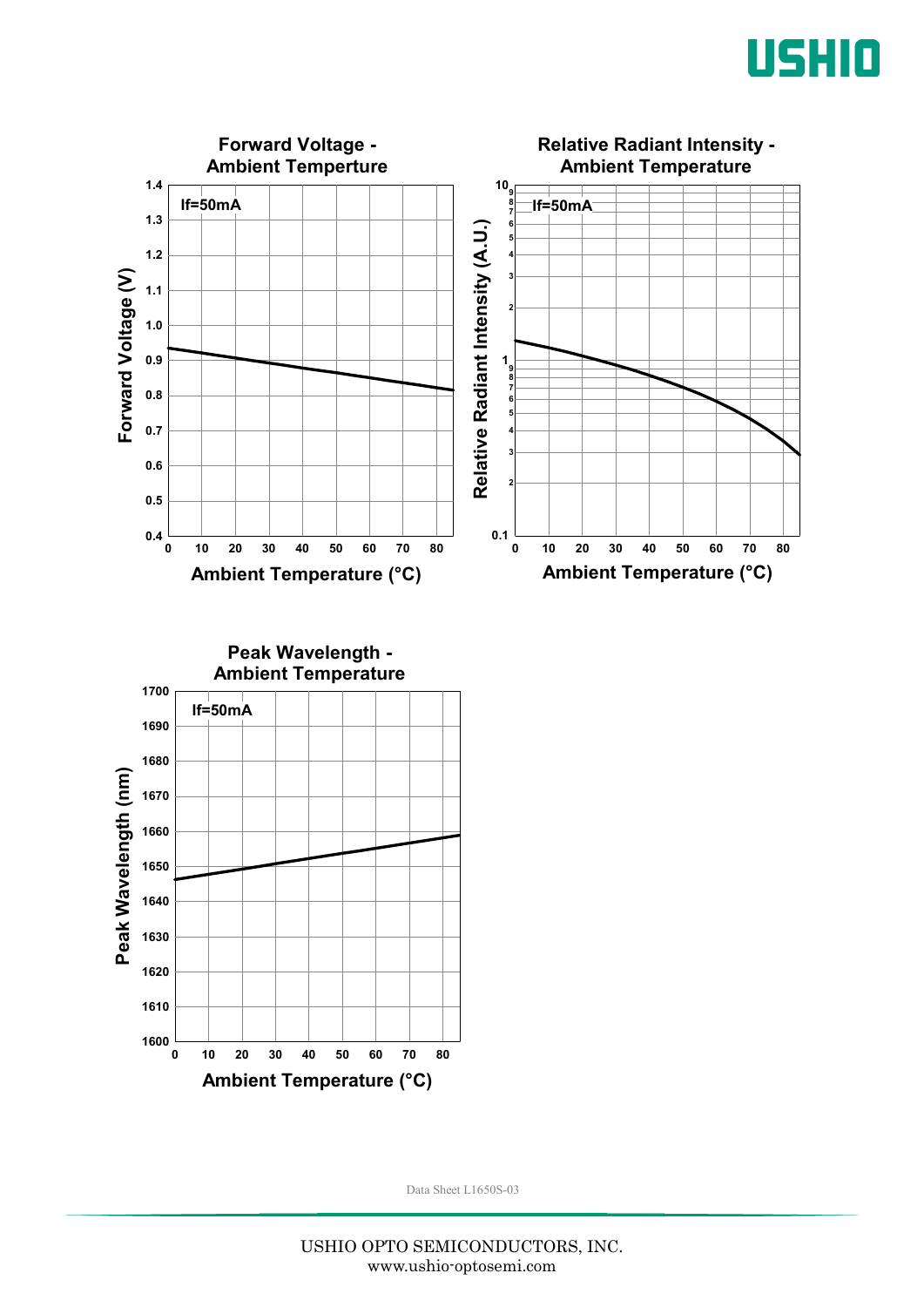